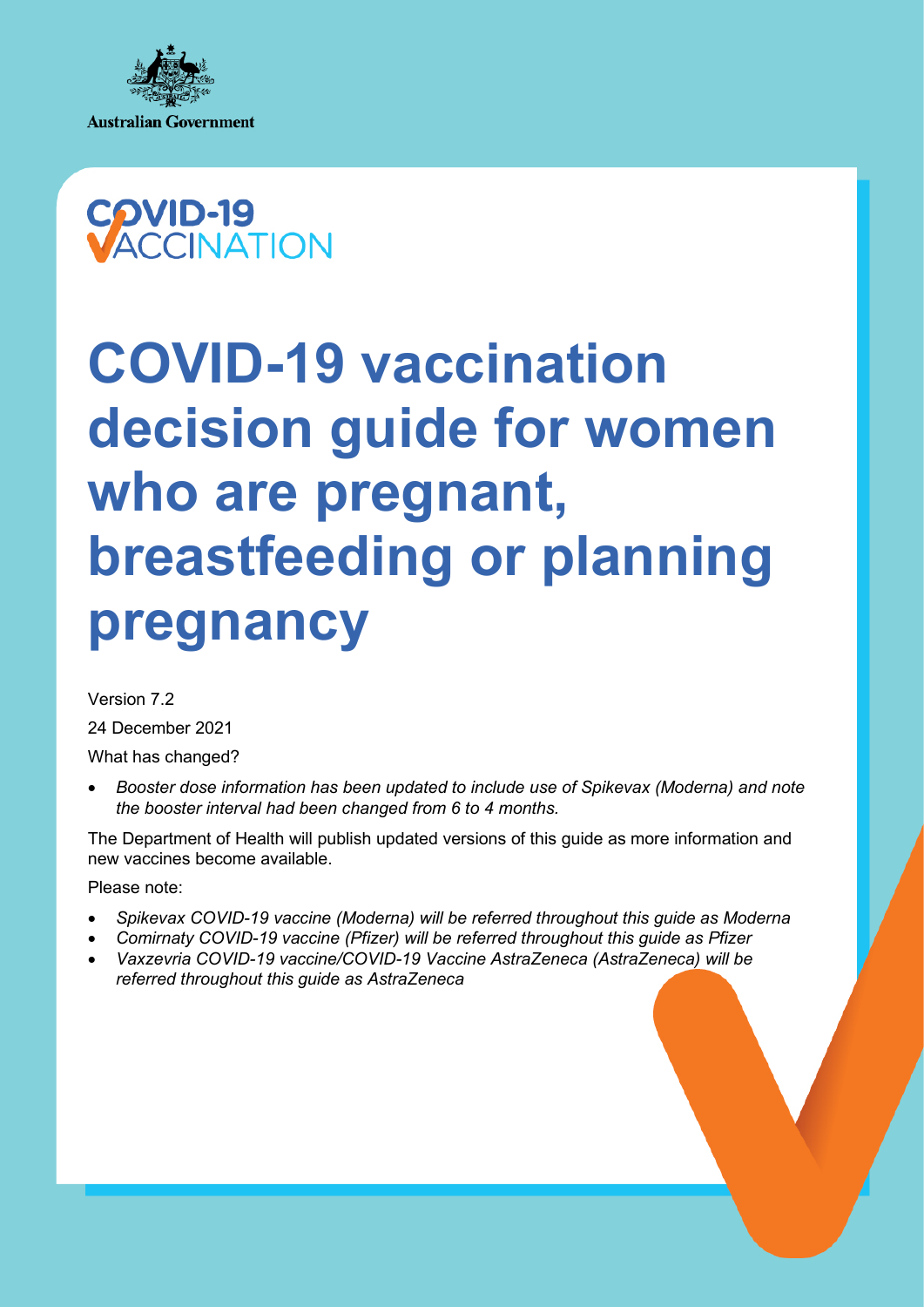This decision guide contains information about Pfizer and Moderna vaccines. These COVID-19 vaccines are recommended if you are pregnant, breastfeeding or planning pregnancy.

# **Key points**

- If you are pregnant you are recommended to have Pfizer or Moderna at any stage of pregnancy.
- If you are pregnant, you have a higher risk of severe illness from COVID-19.
- Your baby may also have a higher risk of being born prematurely.
- COVID-19 vaccination may provide indirect protection to babies by transferring antibodies through the placenta (during pregnancy) or through breastmilk (during breastfeeding)
- If you are trying to become pregnant, you do not need to delay vaccination or avoid becoming pregnant after vaccination.
- Real-world evidence has shown that Pfizer and Moderna are safe if you are pregnant and breastfeeding.
- If you are 18 years or older and had your initial two doses of COVID-19 vaccine (called the primary course) at least four months ago, you can have a booster dose. This may improve your protection against the newly emerged Omicron variant.
- Pfizer and Moderna are the preferred brands for booster doses for all people, including pregnant women, regardless of the brand used initially.
- People aged 12-17 years with severe immunocompromise are recommended to receive a 3<sup>rd</sup> primary dose of COVID-19 vaccine. A 4<sup>th</sup> doses is not recommended at this time, and ATAGI continue to review and may update this advice.
- People aged 18 years and over with severe immunocompromise who have received 3 doses of a COVID-19 vaccine are recommended to receive a booster dose (I.e.  $4<sup>th</sup>$  dose) at 4 months, in line with the timing for the general population.

## **What are the current recommendations for COVID-19 vaccination in pregnancy?**

If you are pregnant, you are in a priority group for COVID-19 vaccination. You should be routinely offered Pfizer or Moderna at any stage of pregnancy. Research has shown that pregnant women have a higher risk of severe illness from COVID-19 and their babies have a higher risk of being born prematurely. Vaccination is the best way to reduce these risks.

If you are pregnant, you are recommended to complete the routine primary course of Pfizer or Moderna to ensure adequate protection.

- For Pfizer, this is two doses,  $3 6$  weeks apart.
- For Moderna, this is two doses,  $4 6$  weeks apart.

People aged 12-17 years with severe immunocompromise are recommended to receive a  $3<sup>rd</sup>$ primary dose of COVID-19 vaccine, however further (i.e.  $4<sup>th</sup>$ ) doses are not recommended for this age group at this time. More information is available here:

[www.health.gov.au/resources/publications/atagi-recommendations-on-the-use-of-a-third](http://www.health.gov.au/resources/publications/atagi-recommendations-on-the-use-of-a-third-primary-dose-of-covid-19-vaccine-in-individuals-who-are-severely-immunocompromised)[primary-dose-of-covid-19-vaccine-in-individuals-who-are-severely-immunocompromised.](http://www.health.gov.au/resources/publications/atagi-recommendations-on-the-use-of-a-third-primary-dose-of-covid-19-vaccine-in-individuals-who-are-severely-immunocompromised)

People aged 18 years and over with severe immunocompromise who have received 3 doses of a COVID-19 vaccine are recommended to receive a booster dose (i.e.  $4<sup>th</sup>$  dose) at 4 months, in line with the timing for the general population.

Pfizer and Moderna are the preferred brands for booster doses for all people, including in pregnancy, regardless of the brand used initially.

Booster doses have been shown to be safe and effective in non-pregnant adults but have not yet been studied in those who are pregnant. Speak to your health professional about the benefits of a booster dose and if it is right for you.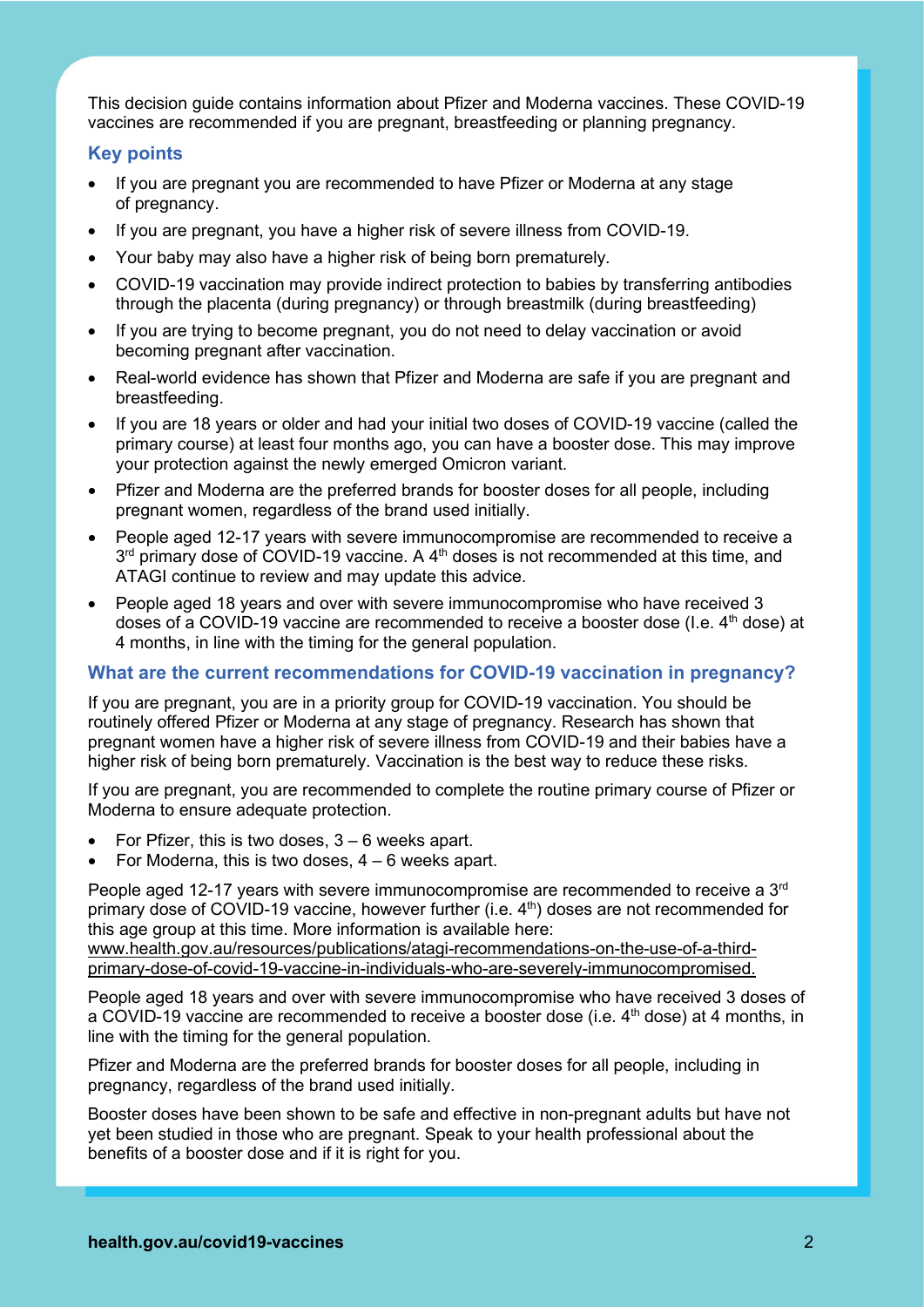More information about boosters is available here: www.health.gov.au/resources/publications/ atagi-recommendations-on-the-use-of-a-booster-dose-of-covid-19-vaccine.

# **Why have the recommendations for COVID-19 vaccination during pregnancy changed?**

Pregnant women were not included in the first clinical trials for COVID-19 vaccines, so at the time of initial guidance there was limited evidence confirming the safety of COVID-19 vaccines during pregnancy. The initial advice from immunisation expert groups was therefore cautious, and COVID-19 vaccines were not routinely recommended in pregnancy.

Over time, 'real-world' evidence from other countries has accumulated and reports show that the mRNA COVID-19 vaccines Pfizer and Moderna are safe to use in pregnancy. Emerging research also demonstrates there is a similar immune response to mRNA vaccines in pregnancy compared to those who are not pregnant. Therefore, it is likely there is similar protection from the vaccines against COVID-19 during pregnancy. Results from the vaccine program in Israel have suggested that Pfizer is effective in preventing COVID-19 in pregnancy. 1 Furthermore, research shows that the antibodies produced by vaccination cross the placenta and may provide some protection to newborn babies.

#### **Vaccine preference recommendations**

Pfizer and Moderna are the preferred COVID-19 vaccines for people under 60 years in Australia, including if you are pregnant, breastfeeding or planning pregnancy.

- Research has shown that Pfizer and Moderna are safe in pregnancy and during breastfeeding. This research has not yet been carried out for AstraZeneca.
- Both Pfizer and Moderna have a very rare risk of heart inflammation (myocarditis or pericarditis). In some countries, myocarditis and pericarditis have been reported more commonly after Moderna than after Pfizer. Most people who have had these conditions after their vaccine have recovered fully. The benefits of vaccination outweigh this very rare risk and vaccination with either Pfizer or Moderna is still recommended for pregnant women.
- AstraZeneca is associated with a rare risk of a clotting condition called thrombosis with thrombocytopenia syndrome (TTS), which appears to be more common in people under 60 years of age.

If Pfizer or Moderna are not available, AstraZeneca can be considered if the benefits of vaccination outweigh the risks for an individual, such as in outbreak settings. There are no known safety concerns associated with AstraZeneca that are specific to pregnancy, breastfeeding or planning pregnancy.

Pfizer and Moderna are registered for use in people aged 12 years and older. AstraZeneca is registered for use in people aged 18 years and older. All three vaccines work by delivering the genetic code for an important part of the COVID-19 virus called the spike protein. After vaccination your body reads the genetic code and makes copies of the spike protein. This trains your immune system to recognise and fight against the COVID-19 virus.

## **Recommendations if you are pregnant and have already received a dose of AstraZeneca**

If you are pregnant and have already received a first dose of AstraZeneca, you can have Pfizer, Moderna or AstraZeneca for your second dose, although Pfizer or Moderna are preferred.

While it is generally recommended that the same vaccine brand is used for both doses, Pfizer or Moderna are preferred in pregnancy because there is more information regarding safety of Pfizer and Moderna in pregnancy compared with AstraZeneca.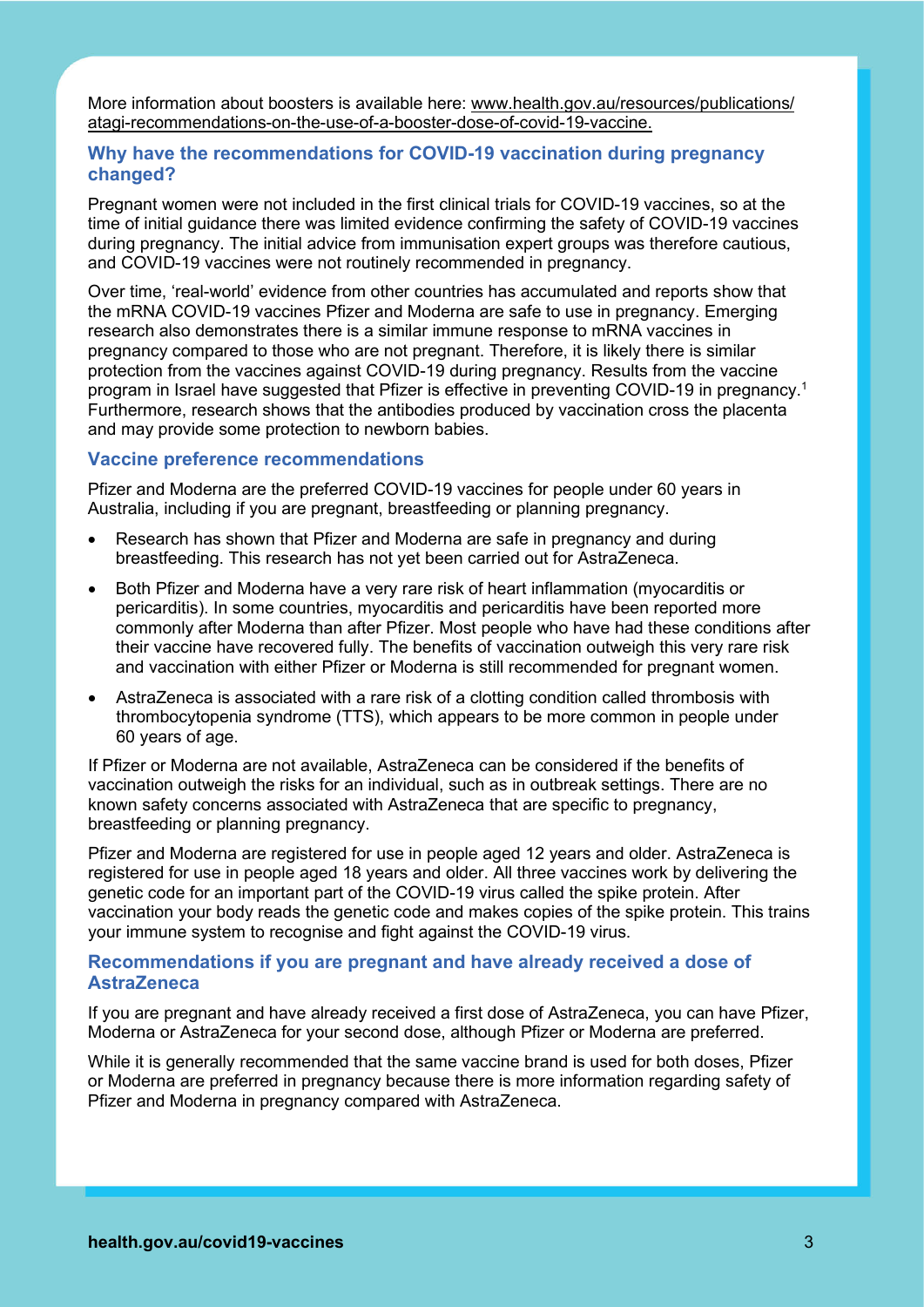You and your provider may wish to consider the following factors:

- There is a growing body of evidence supporting the safety of mRNA COVID-19 vaccines (Pfizer or Moderna) in pregnancy.
- There are still very limited data on the safety of viral vector vaccines (such as AstraZeneca) in pregnancy.
- There is comparatively less data on the safety and efficacy of mixed vaccine schedules than completing the series with the same vaccine.

# **What are the risks of COVID-19 in pregnancy?**

Women who contract COVID-19 whilst pregnant have a higher risk of certain complications compared to non-pregnant women of the same age who contract COVID-19, including:

- an increased risk (about 5 times higher) of needing admission to hospital<sup>2</sup>
- an increased risk (about 2-3 times higher) of needing admission to an intensive care unit $3,4$
- an increased risk (about 3 times higher) of needing invasive ventilation (breathing life support). 3,4

COVID-19 during pregnancy also increases the risk of complications for the newborn, including:

- a slightly increased risk (about 1.5 times higher) of being born prematurely (before 37 weeks of pregnancy $)^3$
- an increased risk (about 3 times higher) of needing admission to a hospital newborn care unit. 3

Some who are pregnant and have certain conditions are more likely to have severe illness from COVID-19 compared to those who are pregnant without these conditions, including:

- being older than 35 years
- being overweight or obese (body mass index above 30 kg/m<sup>2</sup>)
- having pre-existing (pre-pregnancy) high blood pressure
- having pre-existing (pre-pregnancy) diabetes (type 1 or type 2).

## **Are mRNA COVID-19 vaccines (Pfizer and Moderna) safe in pregnancy?**

Yes, accumulated real-world evidence from other countries has shown that mRNA vaccines are safe in pregnancy. A US study of over 35,000 women who were pregnant and had an mRNA COVID-19 vaccine showed that the side effects following vaccination were very similar in those who were pregnant when compared to those who were not.<sup>5</sup> Pregnant women appeared slightly more likely to report pain at the injection site but were less likely to report generalised symptoms such as fever or tiredness. Fever of 38°C or above was reported in fewer than 1% of those who were pregnant who had Pfizer or Moderna after the first dose, fewer than 5% after the second dose of Pfizer, and 11.8% after the second dose of Moderna. The findings from this large study are supported by other smaller studies. $6-8$ 

This study also reported the outcomes for 827 completed pregnancies. No safety concerns were identified for those who received an mRNA COVID-19 vaccine in pregnancy. Complications such as premature delivery, stillbirth, small for gestational age infants and congenital anomalies occurred at a similar rate as that of the general population.5

A number of smaller studies have shown that receiving an mRNA vaccine during pregnancy does not increase the risk of pregnancy complications for those who are pregnant or their babies.6,7,9,10

Animal studies of Pfizer and Moderna have not shown any negative effects on fertility or pregnancy.11,12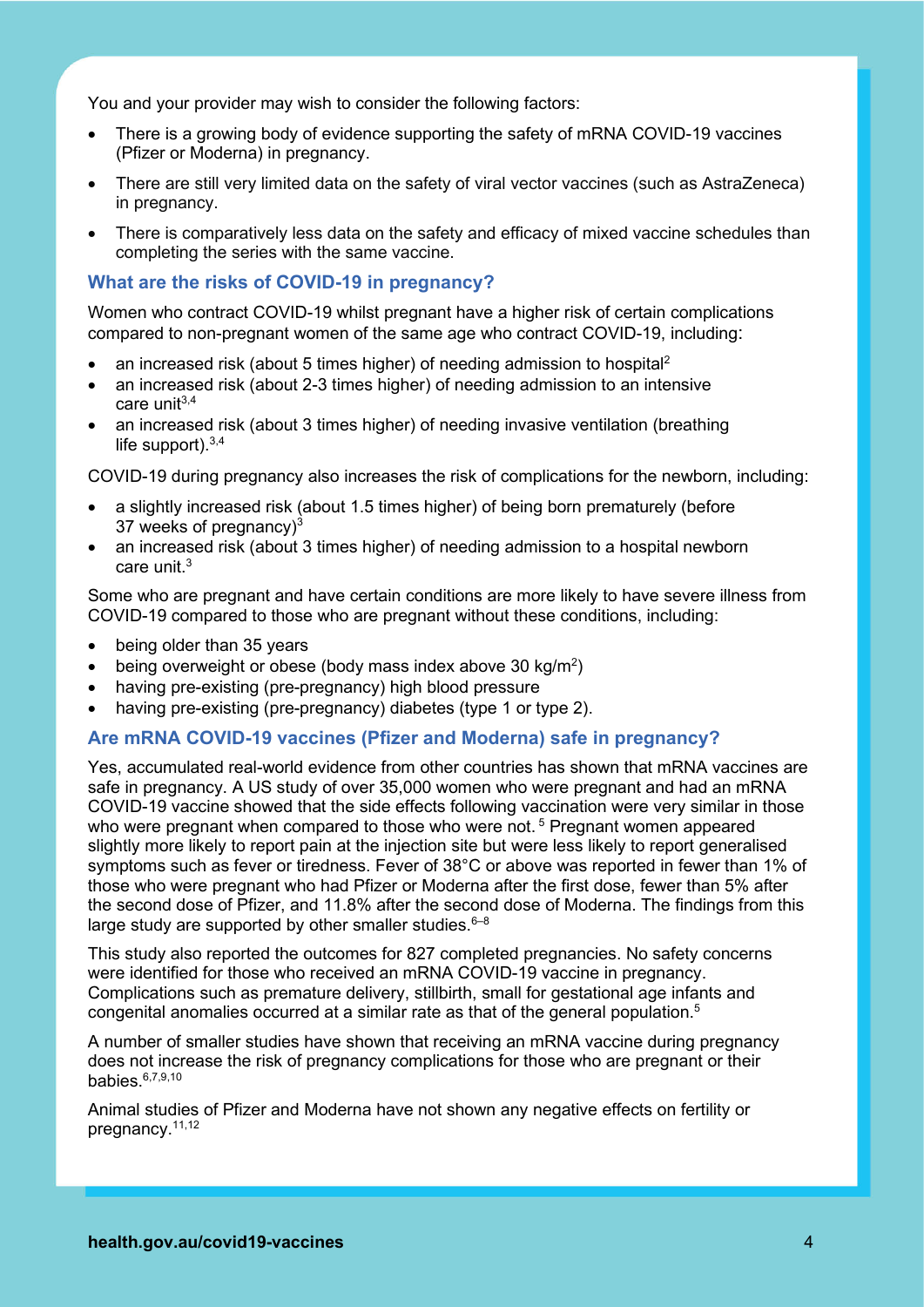Overall the data on COVID-19 vaccines in pregnancy are still limited, but growing. A clinical trial of Pfizer is underway in the US, and further real-world evidence is being gathered.<sup>13</sup>

There is still limited data available on the safety of viral vector vaccines (such as AstraZeneca) in pregnancy.

#### **When is the best time to have a COVID-19 vaccine if I am pregnant?**

It is safe to have a COVID-19 vaccine at any time during pregnancy, to protect yourself and your baby. Therefore, you are recommended to have a COVID-19 vaccine as soon as you are offered one.

## **What are the possible harms if I get vaccinated with Pfizer or Moderna during pregnancy?**

- 1. You may experience side effects after vaccination. Common side effects reported after Pfizer and Moderna in the clinical trials in people aged 18 – 55 (Pfizer) or 18 – 65 (Moderna) include:
	- pain at the injection site (in about 84% after Pfizer and 90% after Moderna); those who are pregnant appear more likely to report injection site pain compared with those who are not $5$
	- tiredness (in about 62% and 68%)
	- headache (in about 52% and 63%)
	- muscle pain (in about 37% and 62%)
	- chills (in about 35% and 49%)
	- joint pain (in about 22% and 46%)
	- fever (in about 16% and 17%)
	- diarrhoea (in about 10% and 21%).

Fever is considered undesirable in early pregnancy, but most people who have COVID-19 vaccination will not have a fever. As paracetamol is safe in pregnancy, you can take it to reduce the following symptoms if you experience them:

- fever
- pain at the injection site
- headache
- muscle pain
- joint pain
- chills.
- 2. There is the possibility that COVID-19 vaccination may cause rare side effects in those who are pregnant or their babies that we do not yet know about.
	- Real-world evidence is available from a study of over 35,000 women who were pregnant and who had an mRNA COVID-19 vaccine.<sup>5</sup> This study did not find any side effects specific to those who were pregnant or their babies. However, it is still possible that there are very rare side effects that have not been detected in this study.

## **Are there any benefits for my baby if I have a COVID-19 vaccine during pregnancy?**

COVID-19 in pregnancy may present a higher risk of stillbirth or premature (early) delivery.<sup>3</sup> Babies are also more likely to show distress during delivery, or to need treatment in a newborn intensive care unit. COVID-19 vaccination during pregnancy may reduce the risk of premature delivery of the baby, if it prevents infection in the mother.

Several studies have shown that the antibodies induced by COVID-19 vaccine can cross the placenta, particularly in those vaccinated early in pregnancy, and who received both doses prior to delivery.6,7,10,14,15These antibodies may provide your baby with some protection against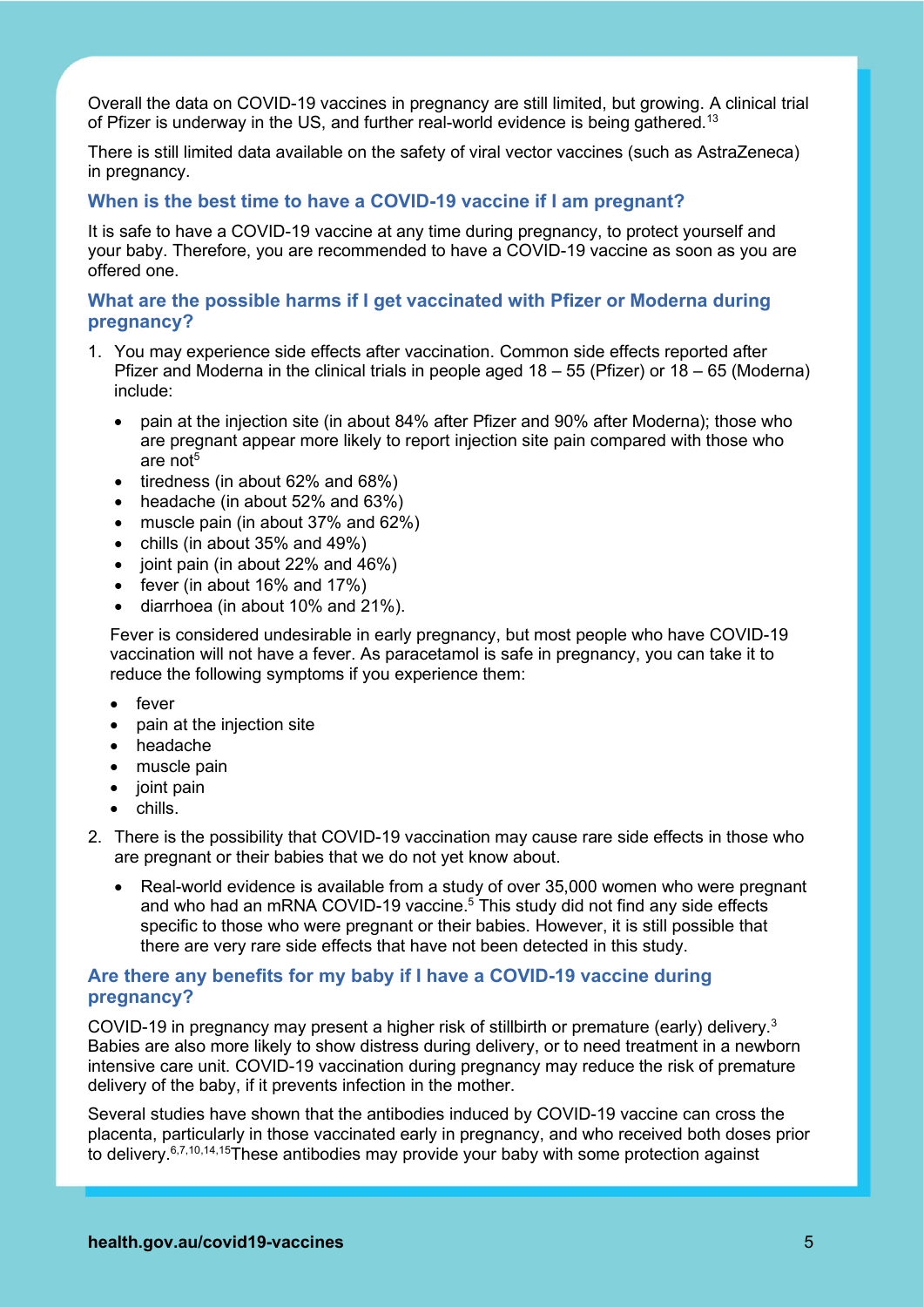COVID-19 for the first few months of life. However, there have not yet been any studies to confirm such protection.

## **Can I just have one dose during pregnancy, and delay the second dose?**

Having only one dose will provide partial protection against COVID-19, and we do not yet know how long this protection will last. Having the second dose is important to gain optimal protection against COVID-19. Two doses of a COVID-19 vaccine provides good protection against COVID-19, including against the Delta strain. A single dose is not as effective at preventing infection but does reduce the risk of severe illness. Now that there is reliable data on the safety of mRNA vaccines in pregnancy, it is recommended that you have two doses of Pfizer  $(3 - 6$  weeks apart) or Moderna  $(4 - 6$  weeks apart).

If you choose to delay the second dose, you will not need to repeat the first dose.

#### **Can Pfizer or Moderna be given at the same time as influenza or other vaccines?**

Yes. [New evidence](https://papers.ssrn.com/sol3/papers.cfm?abstract_id=3931758) demonstrates that co-administering (i.e. given at the same time) a COVID-19 vaccine and an influenza vaccine on the same day is safe and produce good immune responses to both vaccines.

COVID-19 vaccines can also be co-administered with other vaccines if required. But there is limited data on using COVID-19 vaccines at the same time as other vaccines.

It is important to balance the need for co-administration of vaccines with delivering vaccines on separate visits, as there is the potential for an increase in mild to moderate adverse events when more than one vaccine is given at the same time. It can also make it harder to attribute potential adverse events to specific vaccines.

#### **What are the recommendations if I am breastfeeding?**

Pfizer and Moderna are the preferred vaccines for all people under 60 years of age, which includes those who are breastfeeding. You do not need to stop breastfeeding before or after vaccination.

# **Are Pfizer and Moderna safe if I am breastfeeding?**

Yes, these vaccines are considered safe for those breastfeeding and their babies. Several small studies have shown that those breastfeeding have similar side effects after having an mRNA COVID-19 vaccine compared to the general population. 6,7,16

The mRNA in Pfizer and Moderna is rapidly broken down in the body and we do not think that it passes into breastmilk. This has been confirmed by one small study.17 Even if it did, it would be quickly destroyed in the baby's gut and is therefore extremely unlikely to have any effect on your baby.

# **Are there any benefits for my baby from having COVID-19 vaccine while breastfeeding?**

Several small studies have shown that the antibodies induced by COVID-19 vaccines pass into breastmilk.6,7,16,18 This may provide your baby with some protection against COVID-19, however there have not yet been any studies to confirm this.

#### **What are the recommendations if I am planning pregnancy?**

If you are planning pregnancy you are recommended to receive Pfizer or Moderna. You do not need to avoid becoming pregnant before or after vaccination. Getting vaccinated before conceiving means you are likely to have protection against COVID-19 throughout your pregnancy. Vaccination does not affect fertility. You are not required to have a pregnancy test before getting vaccinated. If Pfizer or Moderna are not available, you can consider having AstraZeneca if the benefits outweigh the potential risks for you.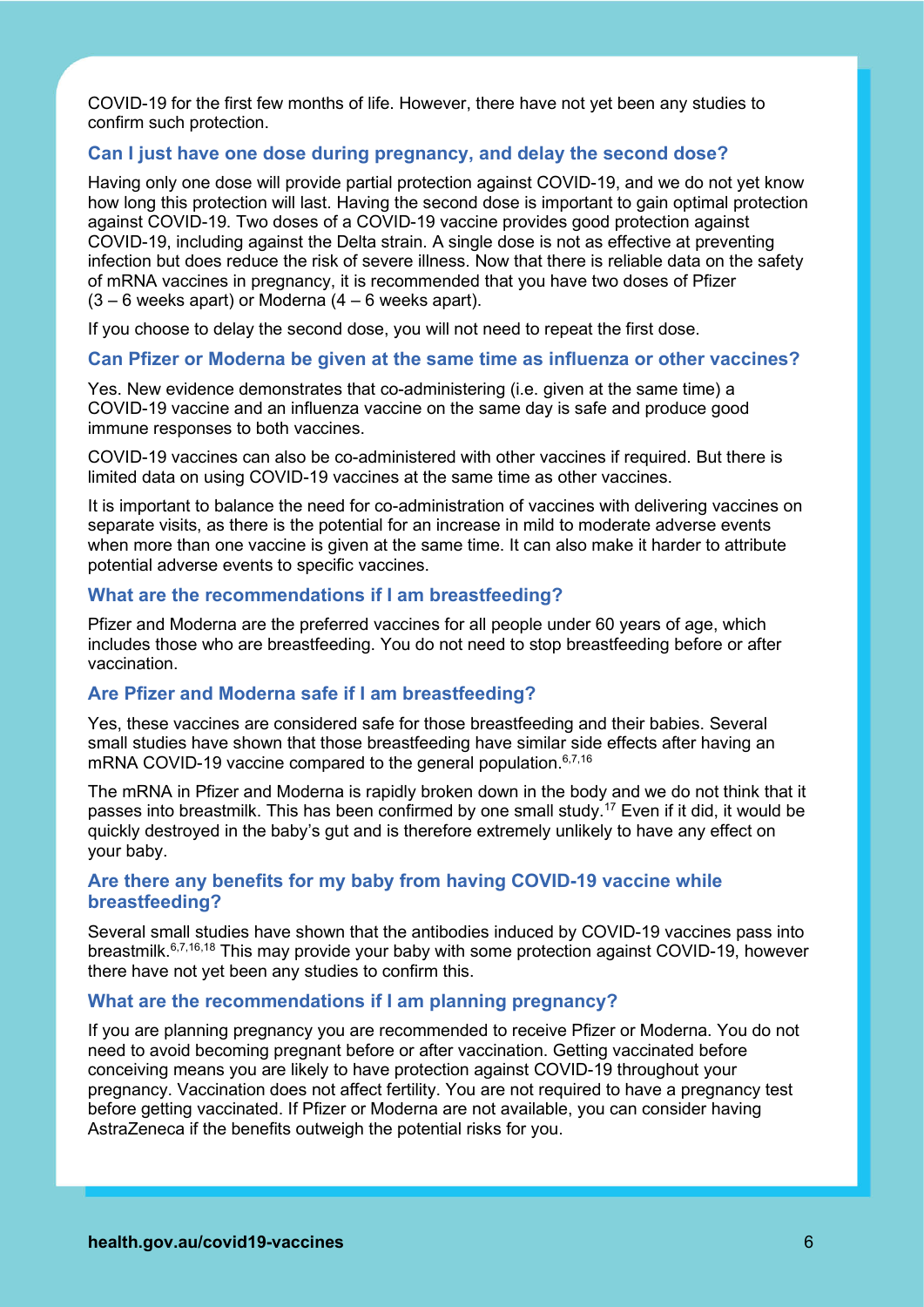# **If I am breastfeeding can I have AstraZeneca?**

If Pfizer or Moderna are not available, you can consider having AstraZeneca after talking to your healthcare provider about the benefits and potential rare risks. It is not a live vaccine and cannot give your baby COVID-19.

## **More information**

For more information about COVID-19 and COVID-19 vaccines, refer to:

• Joint RANZCOG and ATAGI statement:

[www.health.gov.au/news/joint-statement-between-ranzcog-and-atagi-about-covid-19](http://www.health.gov.au/news/joint-statement-between-ranzcog-and-atagi-about-covid-19-vaccination-for-pregnant-women) [vaccination-for-pregnant-women](http://www.health.gov.au/news/joint-statement-between-ranzcog-and-atagi-about-covid-19-vaccination-for-pregnant-women)

• Information about the Pfizer vaccine:

[www.health.gov.au/resources/publications/covid-19-vaccination-information-on-comirnaty](http://www.health.gov.au/resources/publications/covid-19-vaccination-information-on-comirnaty-pfizer-covid-19-vaccine)[pfizer-covid-19-vaccine](http://www.health.gov.au/resources/publications/covid-19-vaccination-information-on-comirnaty-pfizer-covid-19-vaccine)

• Information about the Moderna vaccine:

[www.health.gov.au/resources/publications/covid-19-vaccination-information-on-spikevax](http://www.health.gov.au/resources/publications/covid-19-vaccination-information-on-spikevax-moderna-covid-19-vaccine)[moderna-covid-19-vaccine](http://www.health.gov.au/resources/publications/covid-19-vaccination-information-on-spikevax-moderna-covid-19-vaccine)

• Preparing for COVID-19 vaccination:

[www.health.gov.au/resources/publications/covid-19-vaccination-preparing-for-covid-19](https://www.health.gov.au/resources/publications/covid-19-vaccination-preparing-for-covid-19-vaccination) [vaccination](https://www.health.gov.au/resources/publications/covid-19-vaccination-preparing-for-covid-19-vaccination)

• After your Pfizer vaccine:

[www.health.gov.au/resources/publications/covid-19-vaccination-after-your-comirnaty-pfizer](https://www.health.gov.au/resources/publications/covid-19-vaccination-after-your-comirnaty-pfizer-vaccine)[vaccine](https://www.health.gov.au/resources/publications/covid-19-vaccination-after-your-comirnaty-pfizer-vaccine)

- After your Moderna vaccine: [www.health.gov.au/resources/publications/covid-19-vaccination-after-your-spikevax](https://www.health.gov.au/resources/publications/covid-19-vaccination-after-your-spikevax-moderna-vaccine)[moderna-vaccine](https://www.health.gov.au/resources/publications/covid-19-vaccination-after-your-spikevax-moderna-vaccine)
- Information about boosters:

[www.health.gov.au/resources/publications/atagi-recommendations-on-the-use-of-a-booster](https://www.health.gov.au/resources/publications/atagi-recommendations-on-the-use-of-a-booster-dose-of-covid-19-vaccine)[dose-of-covid-19-vaccine](https://www.health.gov.au/resources/publications/atagi-recommendations-on-the-use-of-a-booster-dose-of-covid-19-vaccine)

[https://www.health.gov.au/news/australian-technical-advisory-group-on-immunisation-atagi](https://www.health.gov.au/news/australian-technical-advisory-group-on-immunisation-atagi-recommendations-on-the-use-of-spikevax-moderna-as-a-covid-19-booster-vaccine)[recommendations-on-the-use-of-spikevax-moderna-as-a-covid-19-booster-vaccine](https://www.health.gov.au/news/australian-technical-advisory-group-on-immunisation-atagi-recommendations-on-the-use-of-spikevax-moderna-as-a-covid-19-booster-vaccine)

• Information about third primary doses for people with severe immunocompromise:

www.health.gov.au/resources/publications/atagi-recommendations-on-the-use-of-a-thirdprimary-dose-of-covid-19-vaccine-in-individuals-who-are-severely-immunocompromised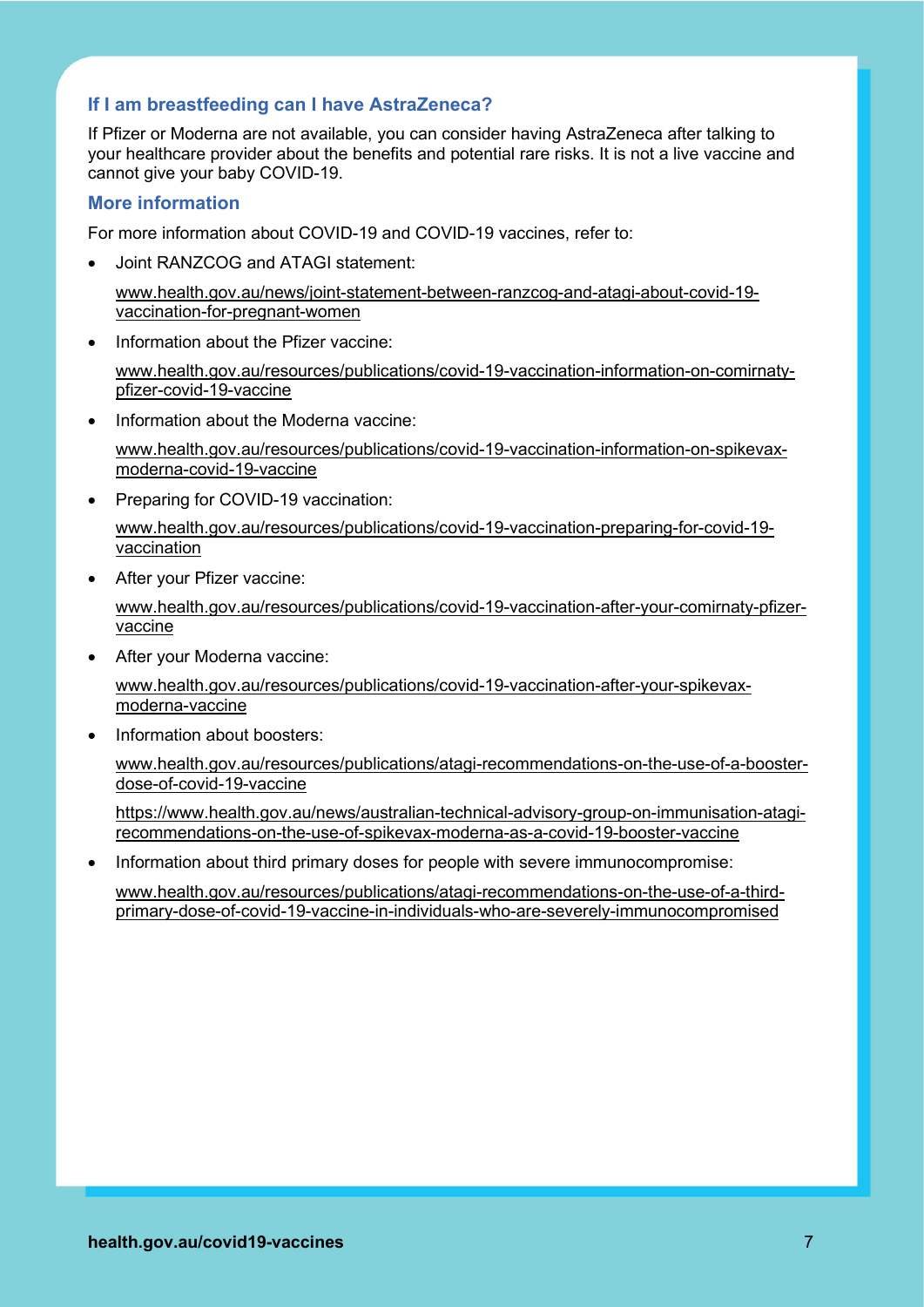# **References**

- 1. Goldshtein I, Nevo D, Steinberg DM, et al. Association Between BNT162b2 Vaccination and Incidence of SARS-CoV-2 Infection in Pregnant Women. *JAMA*. Published online July 12, 2021. doi:10.1001/jama.2021.11035
- 2. Magnus MC, Oakley L, Gjessing HK, et al. Pregnancy and risk of COVID-19. *medRxiv*. Published online March 26, 2021:2021.03.22.21254090. doi:10.1101/2021.03.22.21254090
- 3. Allotey J, Stallings E, Bonet M, et al. Clinical manifestations, risk factors, and maternal and perinatal outcomes of coronavirus disease 2019 in pregnancy: living systematic review and meta-analysis. *BMJ*. 2020;370:m3320. doi:10.1136/bmj.m3320
- 4. Zambrano LD. Update: Characteristics of Symptomatic Women of Reproductive Age with Laboratory-Confirmed SARS-CoV-2 Infection by Pregnancy Status — United States, January 22–October 3, 2020. *MMWR Morb Mortal Wkly Rep*. 2020;69. doi:10.15585/mmwr.mm6944e3
- 5. Shimabukuro TT, Kim SY, Myers TR, et al. Preliminary Findings of mRNA Covid-19 Vaccine Safety in Pregnant Persons. *N Engl J Med*. Published online April 21, 2021. doi:10.1056/nejmoa2104983
- 6. Gray KJ, Bordt EA, Atyeo C, et al. Coronavirus disease 2019 vaccine response in pregnant and lactating women: a cohort study. *Am J Obstet Gynecol*. Published online March 2021:S0002937821001873. doi:10.1016/j.ajog.2021.03.023
- 7. Collier AY, McMahan K, Yu J, et al. Immunogenicity of COVID-19 mRNA Vaccines in Pregnant and Lactating Women. *JAMA*. 2021;325(23):2370. doi:10.1001/jama.2021.7563
- 8. Kadali RAK, Janagama R, Peruru SR, et al. Adverse effects of COVID-19 messenger RNA vaccines among pregnant women: a cross-sectional study on healthcare workers with detailed self-reported symptoms. *Am J Obstet Gynecol*. Published online June 10, 2021. doi:10.1016/j.ajog.2021.06.007
- 9. Shanes ED, Otero S, Mithal LB, Mupanomunda CA, Miller ES, Goldstein JA. Severe Acute Respiratory Syndrome Coronavirus 2 (SARS-CoV-2) Vaccination in Pregnancy: Measures of Immunity and Placental Histopathology. *Obstet Gynecol*. 2021;138(2):281-283. doi:10.1097/AOG.0000000000004457
- 10. Beharier O, Mayo RP, Raz T, et al. Efficient maternal to neonatal transfer of antibodies against SARS-CoV-2 and BNT162b2 mRNA COVID-19 vaccine. *J Clin Invest*. 2021;131(13). doi:10.1172/JCI150319
- 11. Bowman CJ, Bouressam M, Campion SN, et al. Lack of effects on female fertility and prenatal and postnatal offspring development in rats with BNT162b2, a mRNA-based COVID-19 vaccine. *Reprod Toxicol Elmsford N*. 2021;103:28-35. doi:10.1016/j.reprotox.2021.05.007
- 12. United States Food and Drug Administration. Emergency Use Authorization (EUA) for an Unapproved Product Review Memorandum. Accessed August 10, 2021. https://www.fda.gov/media/144673/download
- 13. National Library of Medicine (US). Study to Evaluate the Safety, Tolerability, and Immunogenicity of SARS CoV-2 RNA Vaccine Candidate (BNT162b2) Against COVID-19 in Healthy Pregnant Women 18 Years of Age and Older - Identifier NCT04754594. ClinicalTrials.gov [Internet]. Bethesda (MD). Accessed on 10 August 2021